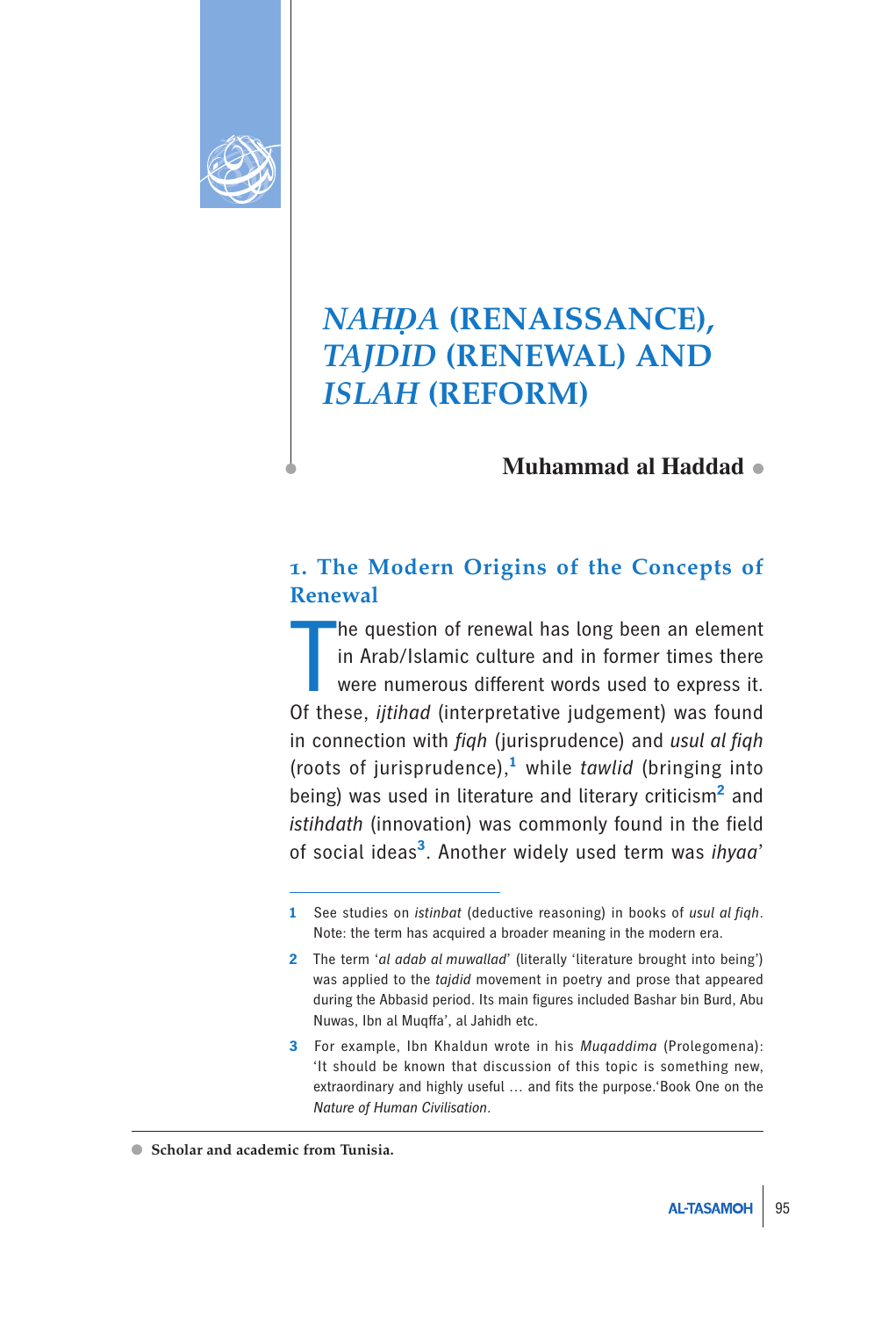(revival), which owed its popularity to the book *Ihyaa' 'ulum al din* (*Revival of Religious Sciences*) by the Islamic religious thinker Abu Hamid al Ghazali. Another word, *tajdid* (renewal), occurs in the *Hadith* (Saying of the Prophet), which states that at the beginning of every hundred-year period Allah sends someone to renew (*yijaddid*) the *ummah*'s (nation's) *deen* (religion). In earlier times people produced lists of these 'renewers' (*mujaddidun*) and recited them, sometimes in verse form.

All these terms, that were used in the past, have now been revived in various new contexts since the old divisions and differences within Arab/ Islamic culture have come to be replaced by the relationship between that culture and another culture; some people regard this other culture as 'modern civilisation'and believe that Arabs and Muslims ought to adopt some aspects of it, while others see it as a competing civilisation that ought to be confronted.

This novel situation has given rise to the expression '*nahdha'* ('renaissance*'*), a term that has connotations to common expressions *ijtihad*, *tajdid*, *islah* (reform), *ihyaa'* etc. and combines them to form a concept covering every aspect of knowledge, science and scholarship, as well as all the new and different facets of present-day social life.

The very word *nahdha*– and the fact that it has become accepted across the whole spectrum of Arab discourse, from the secular extreme left to the fundamentalist hard right – indicates that something completely new and different has occurred in the style and form in which modern debates and discussions take place. As we have pointed out, the main element is the transformation of the divisions within Arab/Islamic culture into that culture's relationship with another culture. It is on this basis that we have consistently championed the position that a clear distinction exists between the modern and classical Islamic erasand, accordingly, we have stressed that it is vital to refine and clarify the concepts and methodologies that are adopted when speaking of Islam in the modern age**<sup>1</sup>** . One tool we

**<sup>1</sup>** See the Introduction to our book *Hafariyat Ta'wiliyah fi'l Khitabi'l Islahi'l 'Arabiy (Interpretative Excavations in the Reformist Arab Discourse),* Dar al Tali'ah, Beirut, 2001. We proposed that the heritage should be divided into ancient heritage, old heritage and near heritage.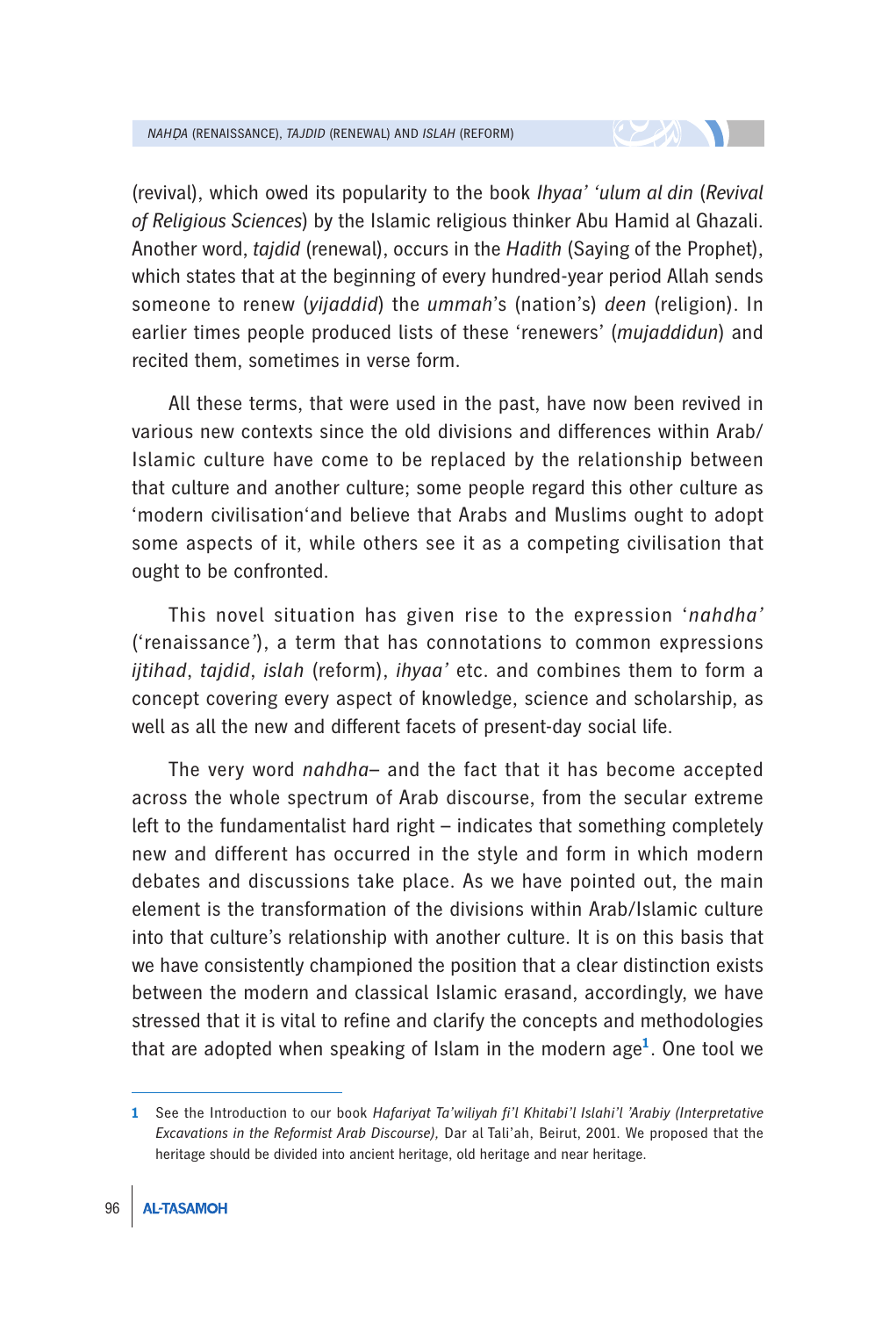recommend for this purpose is 'paradigm' (or 'model situation'), a term we have borrowed from Kuhn's book, *The Structure of Scientific Revolutions*.

**TELEVISION** 

The term 'paradigm' became widespread after the publication of that important book. The writer used it in a scientific context, specifically to describe the shift from a particular situation of accepted scientific propositions to another situation in which all accepted scientific elements and data are not necessarily discarded, but rather reconstituted within a new systemic framework.

We also see the old concepts of the past, such as *ijtihad*, *tajdid* and *ihyaa'*, as continuing to exist in modern Islamic discourse, but they have taken on new semantic functions in view of the new contexts within which they are presented. This does not only mean that there is a new context, it also demonstrates that pioneering individuals have established a new general framework that will transform the old functions and provide additional intellectual tools for interpreting the present. This, in our view, is what 'paradigm*'* represents in relation to *nahdha*, *islah* or *tajdid*in the senses that they were coined in the nineteenth century. We have tried to define its main characteristics in numerous studies aimed at replacing the narrative approach in favour of a more up-to-date interpretative system.

The new basis of renewal-related concepts has been derived by establishing a set of elements that produce a vision of the 'modern/"other"*'*  relationship today as distinct from the past and future. These elements are few in number, but they are deeply ingrained in the thinking of the socalled '*nahdhawiy*' ('renaissanceist'). We shall rely on Khayr al Din's book *AqwamalMasalik fi Ma*'*rifat Ahwal alMamalik (The Surest Path to Knowledge Concerning the Condition of Countries)* as our main source of evidence and examples. However, the evidence to support the analysis we shall put forward may be found in all the *nahdhawiy* writings of the 'pioneering generation'.

#### **2. The 'Other' – Dazzling, Threatening and Different**

From the beginning of the modern era, questions relating to *nahdha*, *islah* and *tajdid* have been propounded in relation to – and in reaction to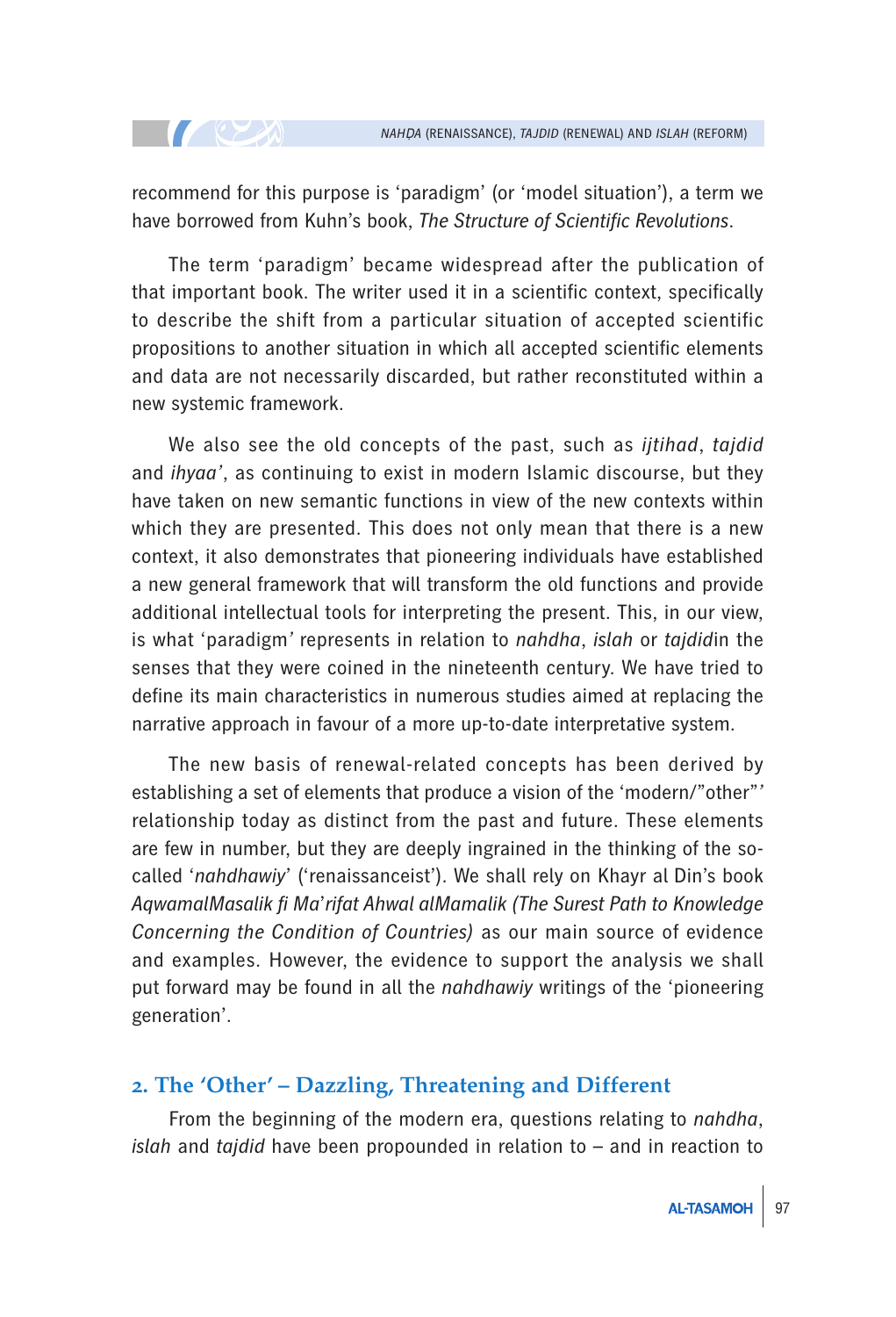–another powerful and forceful civilisation. This situation is completely unprecedented because battles between conservatism and *tajdid* in earlier times were fought within the context of political domination. During the modern era, however, they have taken place in a situation of 'civilisational fragility', and in which the discovery of a 'superior other'has been accompanied by the revelation of this 'fragility', which has had a deep and traumatic impact on the ego.

In the nineteenth century this 'other'was identified as Europe; the word 'West'did not appear until laterbecause America did not become a clear imperialist competitor in the Mediterranean and the Middle East until after the First World War, while Japan was classed in the nineteenth century as an Oriental nation. Communism did not become an international political force dividing Europe into east and west until the twentieth century. To the '*nahdhawi* pioneers'Europe appeared in three personifications: 'Europe the dazzling', 'Europe the threatening'and 'Europe the "other"'and in response to this multi-faceted entity there was a range of different and disparate elements.

Why was Europe 'dazzling'? Khayr al Din answers this question with several examples. The most obvious was the dazzling nature of its inventions, and in one chapter of his book *Summary of Discoveries and Inventions* he mentions several inventions that turned human life on its head –from the printing press to the mirror to the steam engine, and from ships and trains to the balloon and electricity. He also cites a number of discoveries that turned man's view of the world upside-down – from the discovery of the Cape of Good Hope to the discovery of America, as well as the discovery of ways of fighting off plagues and epidemics**<sup>1</sup>** .

Seen from this angle, Europe does indeed look dazzling, and adopting and benefiting from its inventions and discoveries is necessary and

**<sup>1</sup>** Kuhn, Thomas,'The Structure of Scientific Revolutions', tr. Shawqi Jalal, *'Aalam al Ma'rifah (World of Knowledge)*, Series No. 168 –12/1992.

Shawqi Jalal translates the world 'paradigm*'* as '*al namudhaj al irshadi'* ('didactic model*'*). In our view this translation provides only a partial meaning of the word. We have, therefore, preferred the transliteration '*baradighm'* or '*al wadh' al anmudhaji'* ('model situation*'*).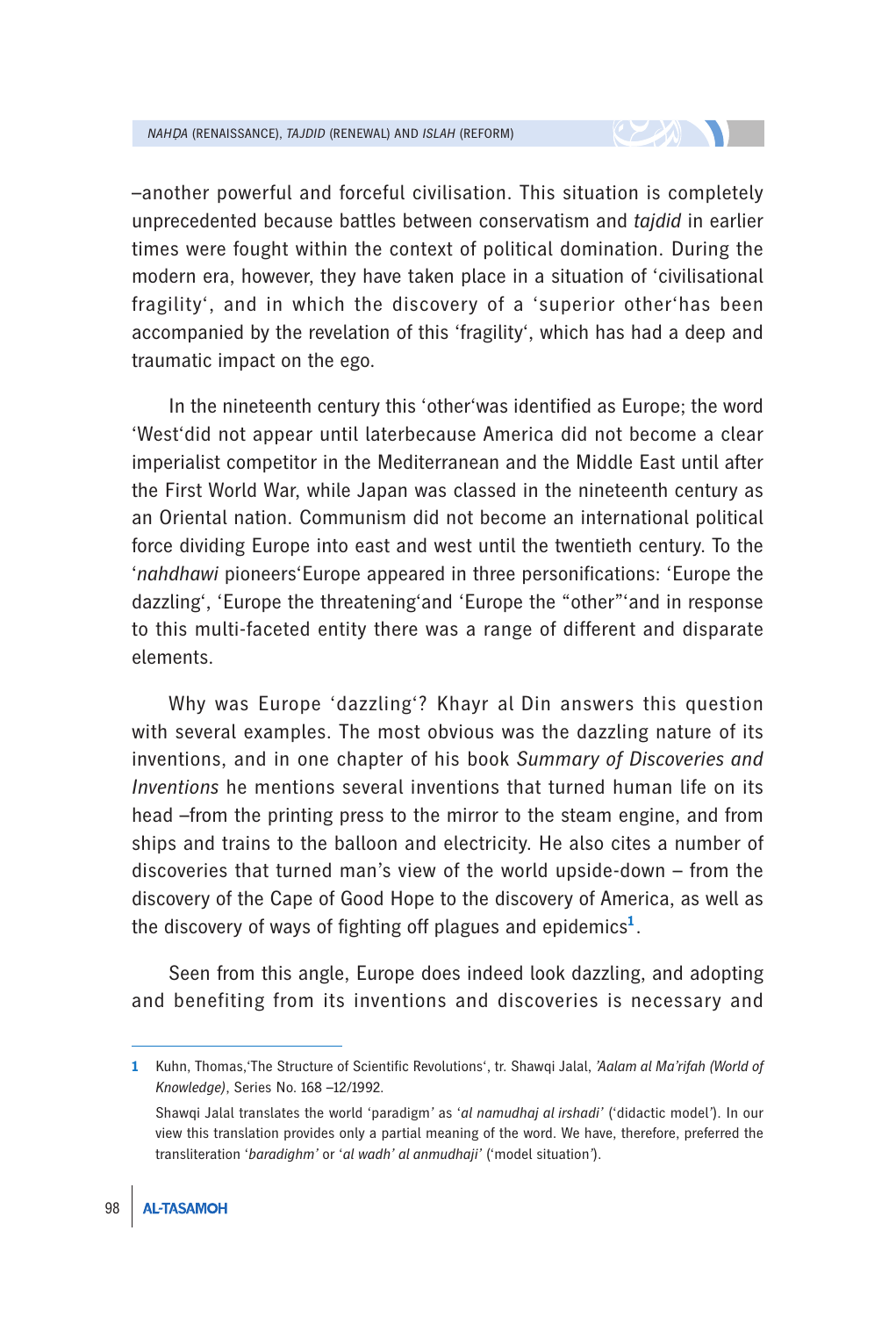imperative. However, to adopt the result one must also adopt the cause, and the cause is the spread of education, the promotion of knowledge and the status of knowledge. This requires the adoption of the educational, scientific and research systems followed by Europe.

**TELEVISION** 

Another dazzling thing about Europe is the tremendous level of economic prosperity it attained. After reviewing the figures on human, economic and military development in France, Khayr al Din finds himself obliged to address the following piece of advice to his reader:

*The above numbers showing the wealth of the French nation and its state revenue, as well as similar details on the other European states which will appear below, may appear excessive to the observer … Our reply to a person who rejects them is in essence what Ibn Khaldun replied when he detailed the revenues of the Islamic states and was afraid people might regard them as excessive: "Do not reject something just because it is unfamiliar to you or because there is nothing else like it in the age in which you live, because if you do your craw will become too restricted to accommodate those things that are possible.***<sup>1</sup>** *"*

Here too, the rule on adopting the cause in order to reap the result also applies; this means an economic system must be adopted based on a free market and individual enterprise, because that is the system that enabled Europe to amass huge wealth and assume the form of a paradise on earth.

Another dazzling thing about Europe is the power of its states and their ability to defend the rights of their citizens and impose their interests and views. They owe this power to their political systems, which are based on freedom, constitutions and elected assemblies, so it is also essential to adopt elements of those systems in order to reap the benefits they bring.

Europe's military power, which is also dazzling, is the product of all these factors because it is the result of technological development – something that can only be achieved through the massive spending

**<sup>1</sup>** *Aqwam al Masalik fi Ma'rifat Ahwal al Mamalik (The Surest Path to Knowledge Concerning the Condition of Countries)*, ed. Moncef al Chennoufi, Tunis, 2000, Part 1, pp.353, 354.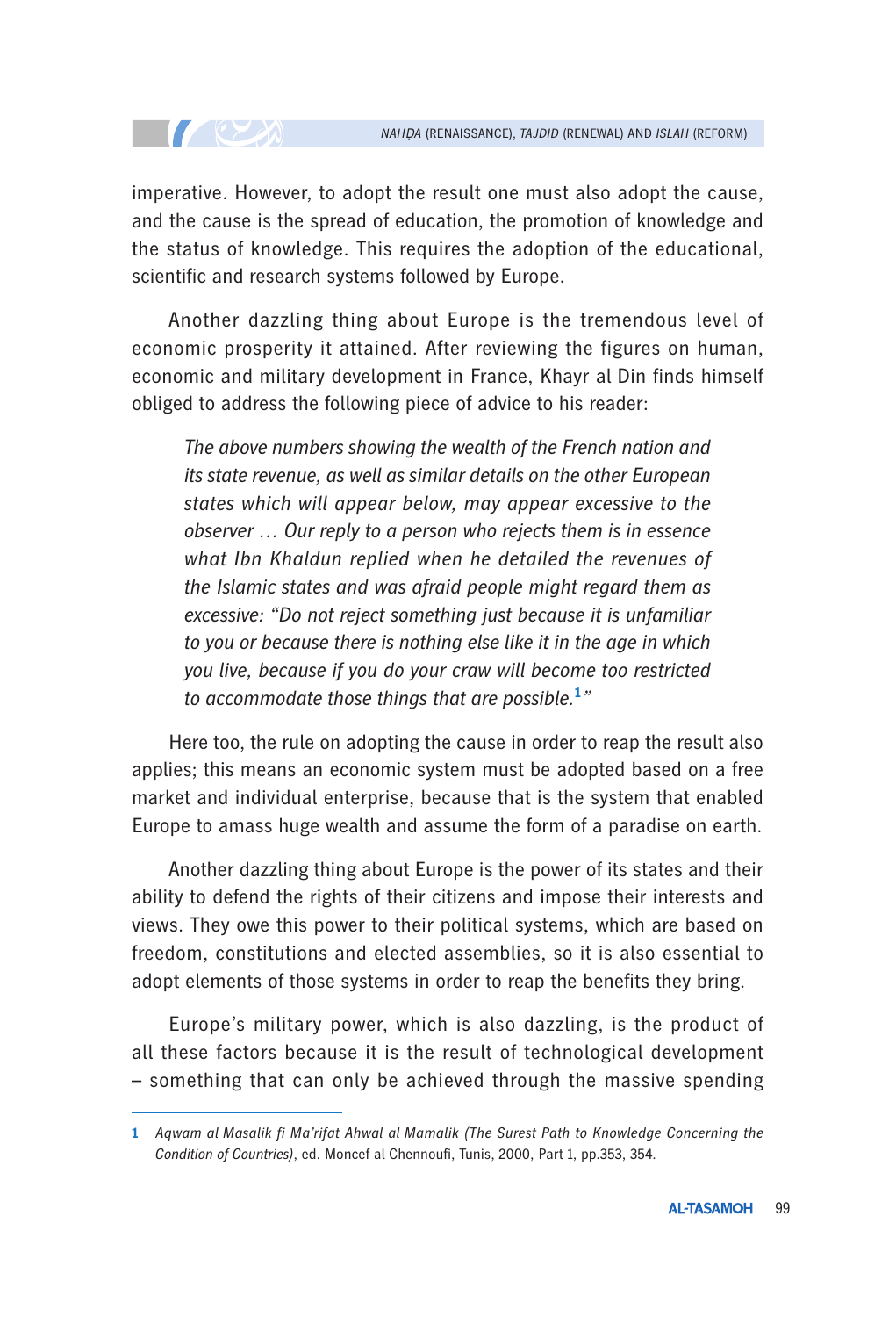made possible by a thriving economy. Moreover, it can only be effectively managed under democratic systems in which the popular will is united in the interests of the Public Goodas opposed to power being used to crush revolutions and impose despotic rule on peoples.

This is the 'dazzling face'of Europe. However, it also has a 'threatening face', though in the view of the 'renewers'this threat is a motive for adopting things from Europe rather than for introversion or isolation. Thus we find Khayr al Din paraphrasing from 'some leading Europeans' as follows:

*European civilisation pours across the ground like a torrent and anything that resists it is uprooted by the force of its current. One fears for the future of those countries neighbouring Europe unless they follow its example and flow in the same direction by adopting its secular systems; if they do so they can be saved from drowning.*

He then comments that this statement is depressing for someone who loves his country, but it is shown to be true by observation and experience**<sup>1</sup>** . This means that in his view the only way to protect oneself against the damage Europe can cause is by adopting some of its systems, and that the threat it poses is another good reason being receptive to modern civilisation.

The European threat can either be military, economic or political. The first of these can only be challenged with the same weapons as those used by the European armies, while the second can only be countered by adopting modern means of developing markets and promoting trade. The only way the third threat can be confronted is by ensuring that a stable, strong and mutually supportive relationship exists between the ruler and the people, otherwise the 'home front'will be split by dissension and disturbances.

Europe's third face is its *mubaayinah* ('otherness'). *Mubaayinah* is not the same as *ikhtilaaf* ('difference'). There are two kinds of 'differences',

**<sup>1</sup>** *Aqwam al Masalik fi Ma'rifat Ahwal al Mamalik (The Surest Path to Knowledge Concerning the Condition of Countries)*, *op. cit.,* p.157.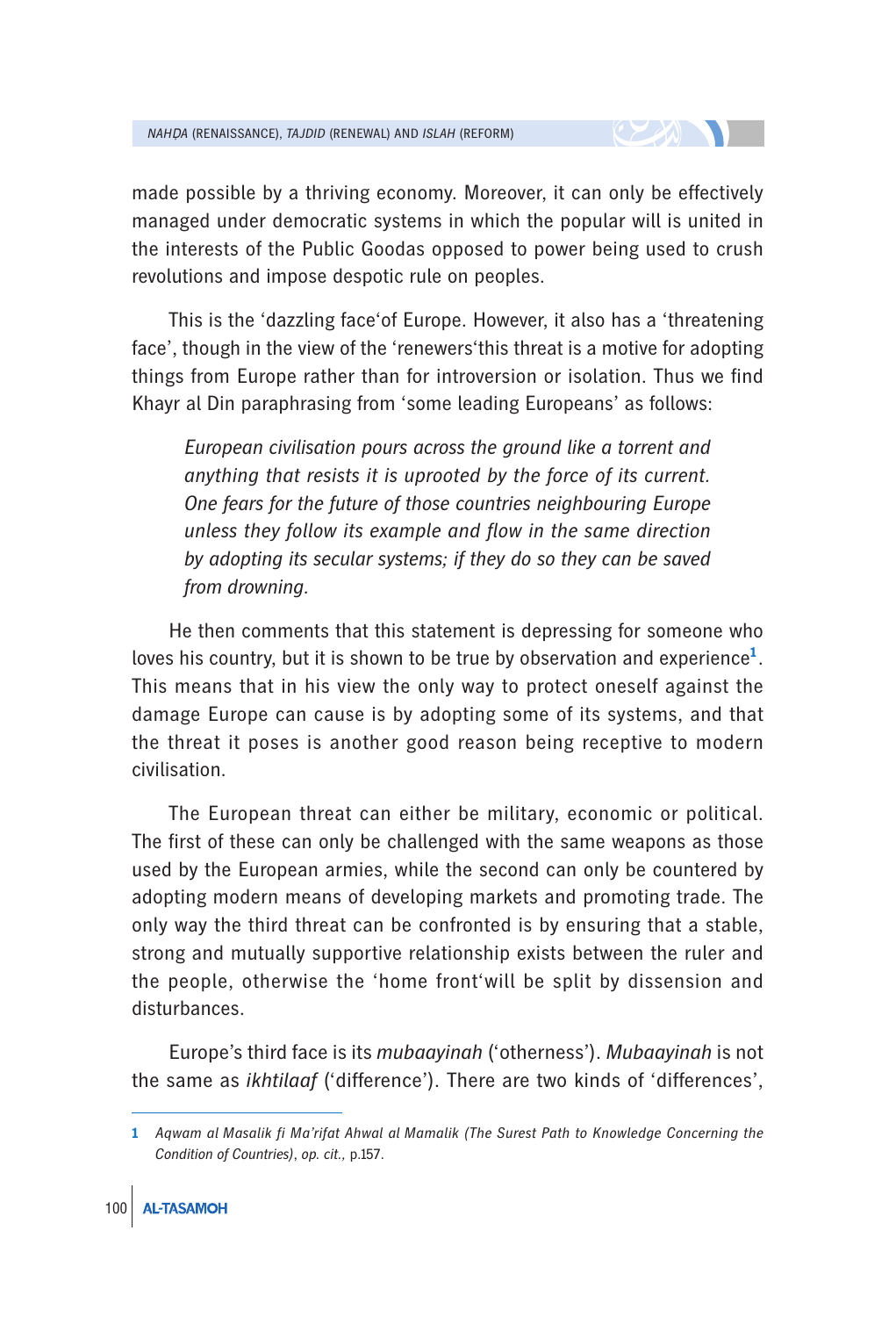those thatconstitute variety, such as different languages and skin colours; and these do not amount to 'otherness' between human beings. Equally, with regard to the second type of difference– differences relating to levels of civilisation– these should not lead to 'otherness' between different human beings either, since the people on a lower level will strive to catch up with people who are ahead of them. 'Otherness' is a difference that cannot be changed or reconciled, and the only form in which it genuinely exists is the form of 'otherness'in religion, since a people en masse cannot abandon their religion. And since modern/European civilisation is based on secular principles, there is no cause to fear 'otherness' herebecause the Christian religion is not a part of European civilisation and whatever Muslims adopt from European civilisationit will not include a religious aspect.

**TELESCOPE** 

'Otherness' is not one of those elements that constitute a threat; at the same time, the existence of a threat does preclude the possibility of benefiting from the side that poses that threat. In this case the three personifications referred to above blend into one to form an 'other'that is compatible with the desire to adopt elements from it without surrendering to it and accepting its hegemony. Viewed from this angle, European / modern civilisation is seen to be compatible with a desire for *nahdha*, *islah* and *tajdid* and, instead of making the 'other'the desired goal, it opens up the possibility of achieving one's own 'home-produced'objective.

#### **3. The 'Other' and the 'Home-produced' Objective**

One's own 'home-produced'objective is *nahdha*. This does not just mean treating the European Renaissance as the inspiration for an Arab/ Islamic *nahdha*. Rather, Arab pioneers saw aspects ofthe European Renaissance as representing what they themselves hoped to achieve for the Arab/Islamic *nahdha*. If their travels in Europe led them to see that continent as comprising the three personifications indicated above, they also looked at Europe through its historical perspective as a result of what they had learnt from their readings of European history. We have already discussed the main features of the first of these from the *nahdhawi* angle, so let us now take a look at the second image – the historical perspective.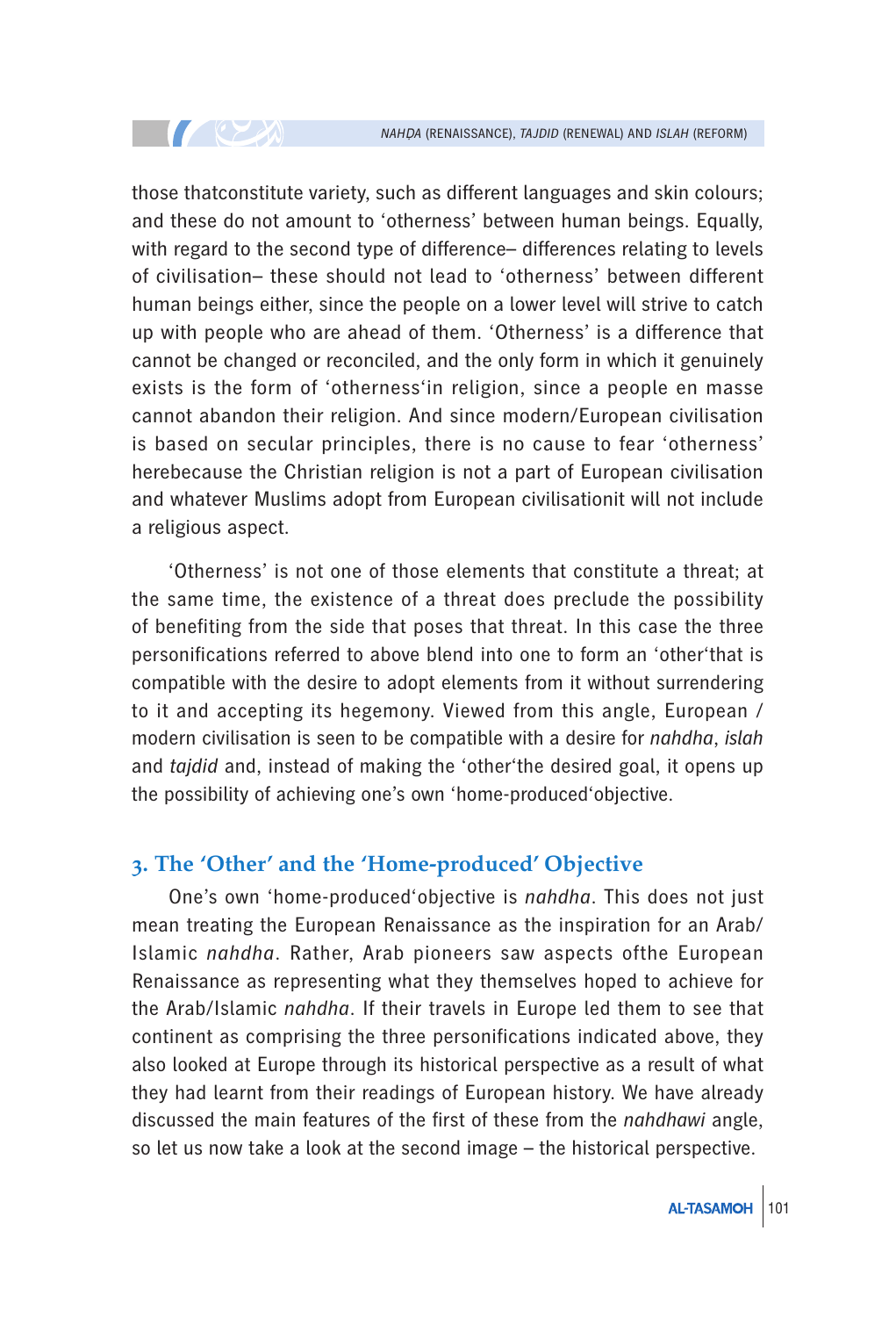The *nahdhawi* model saw European history as consisting of three phases: backward Europe, Renaissance Europeand powerful, prosperous Europe.

Backward Europe, according to Khayr al Din, covered a period of six hundred years and was known by European historians as the Middle Ages. European history in the nineteenth century – and French history in particular – saw this period as a time of darkness. However, the picture changed in the twentieth century with the emergence of revisionist historical schools, which regarded this view as exaggerated**<sup>1</sup>**. In the nineteenth century European historians aimed to show that there was a complete break between the feudal, religious Middle Ages and the modern era based on capitalism, nationalism and secularism. Arab and Muslim writers adopted this view from them and adapted it so that it could be applied to their own *nahdhawi* concerns. In particular, they used it to make two points:

First, a new renaissance can take place after a long period of backwardness. That was the case in Europe in the past and the same could happen in the Islamic world in the future.

Second, between Europe in the Middle Ages and Europe in the modern era a complete break occurred with regard to its relationship with Christianity. Previously, its political identity had been Christianity, but in the modern era Christianity ceased to be a part of its civilisation. Thus, there was no objection to adopting things from that civilisation, which had abandoned Christianity, and there was no relationship between Crusader Europe, which had been at war with Islam, and modern Europe, which did not concern itself with matters of religion.

Renaissance Europe was an ideal model for the kind of *nahdha* that was sought for the Arab/Islamic world. The main feature of Renaissance Europe was that it had adopted Arab science and scholarship, both during the Crusades and through the geographical proximity between the Arabs and Europe after the recovery of Andalusia and Southern Italy. Some European historians highlighted this debt to Arab/Islamic civilisation and counted it

**<sup>1</sup>** Eg. see *Le Moyen Age, une Imposture*by the historian Jacques Heers. 1999.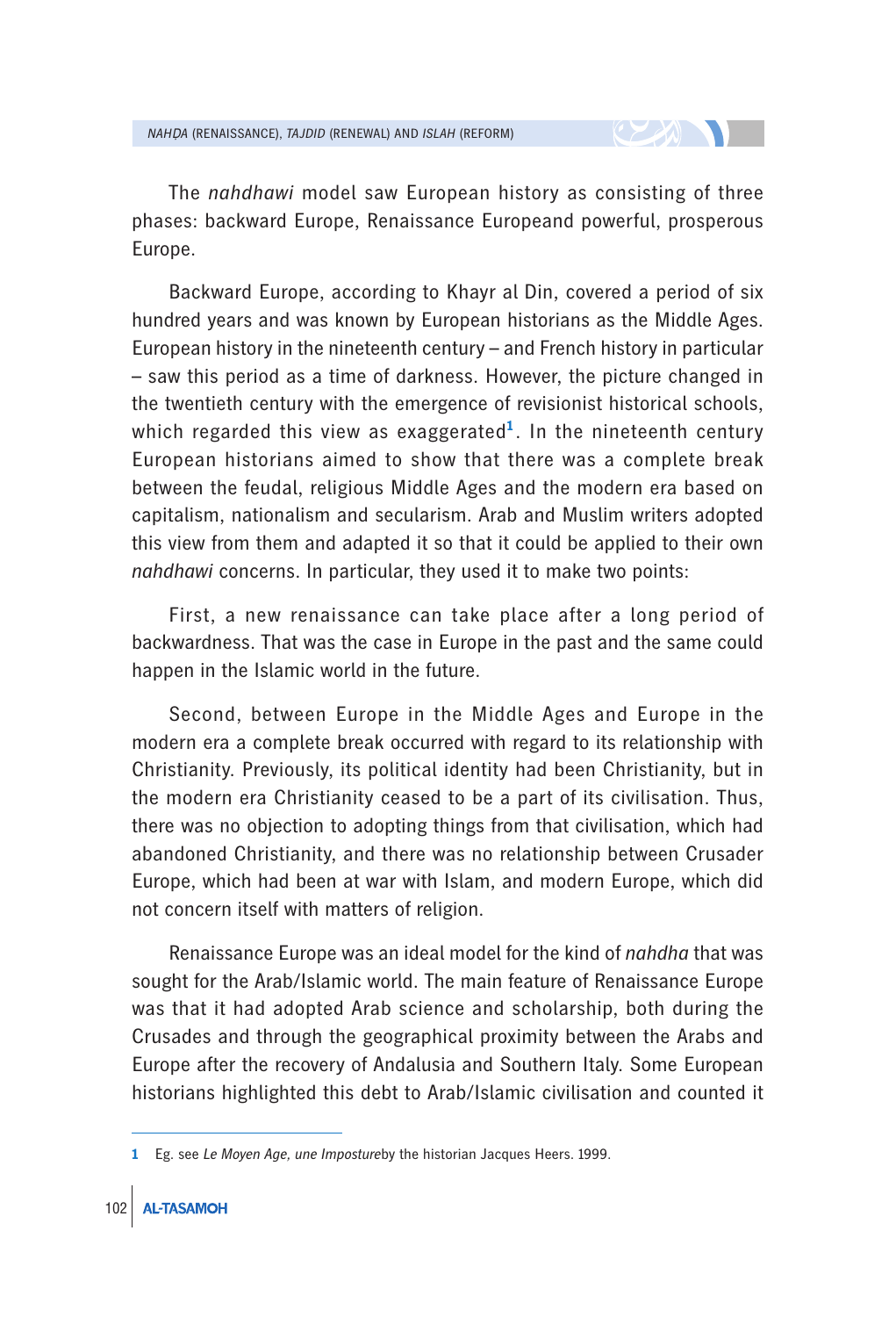as a secondary factor of the European Renaissance. Few attached as much importance to this factor as the historian Sedillot (1808-1887) in his book *Histoire des Arabes***<sup>1</sup>***.* The Arab *nahdha*pioneers accepted this and other books as authoritative sources and used the thesis of Europe's debt to the Arabs to assert two points:

First, taking from other sources is a fundamental element of every renaissance. The Arab Renaissance during the reign of al Ma'moun adopted the philosophy and sciences of the Greeks, while the European Renaissance during the modern era adopted Arab knowledge and science. Thus, no renaissance can take place in the Arab/Islamic world unless it adopts the knowledge and science of the modern age, particularly from Europe.

Second, if the Europeans adopted the knowledge and science of the Arabs and developed it, there could be no harm in the Arabs and Muslims borrowing from them in the modern era. They would merely be reclaiming what had been taken from them, while recognising the Europeans' contribution in developing it. This view undoubtedly helps alleviate the psychological impact that one would anticipate as a result of adopting from other sources, which implies recognition of the 'other's' superiority and the necessity of taking on a pupil role in a master-pupil relationship.

As regards powerful, prosperous Europe, that is the Europe that one can see with one's own eyes when travelling through it, this has become familiar, and close, to the Arabs in that they have imported many of Europe's tools, machines and practices. Here the pioneers focused on the positive aspects: economic prosperity, political freedom, science and scholarship, military power, discoveries, inventions etc. At the same time (apart from some references made by Faris Shidyaq and Francis Marash), they more or less ignored other aspects, such as the conditions of the working classes, exposed and condemned by the socialists, or the massive financial scandals such as those that came to light during the building of the Panama and Suez canals, or the violence in the American colonies. This may be interpreted as being due to two factors:

**TELEVISION** 

**<sup>1</sup>** *Histoire des Arabes*, Paris, 1854.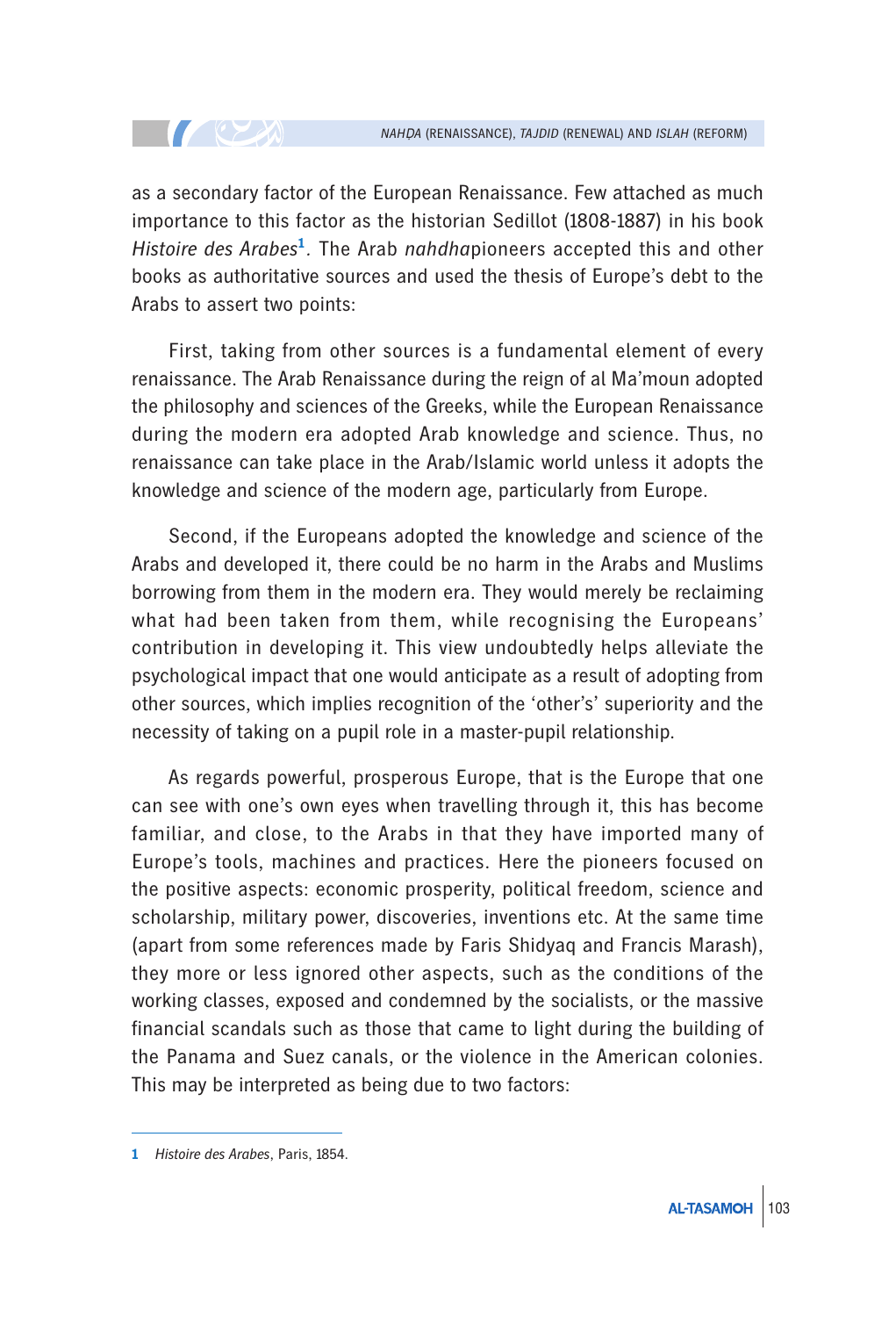First, the pioneers generally acquired their experience of Europe from official, organised trips, so they only saw those aspects of European civilisation that Europe wanted them to see. The only exceptions were people like Faris Shidyaq**<sup>1</sup>** , who lived in poverty among the poor of Europe and saw its other face.

Second, in their descriptions of Europe the pioneers had a reformist, *nahdhawi* agenda and mention of its bad aspects would have run counter to it. Hence, they found it essential to ignore them, particularly since issues such as class, pollution or the destruction of the countryside were hard for citizens of pre-modern-capitalist societies to grasp.

#### **4. Confusion of Terms**

A degree of doubletalk was applied in writings about the image of Europe and the goal of *nahdha*. New terms were adopted and Arabised and then placed in juxtaposition to become recognised Arabic terms. For example, Khayr al Din frequently uses the word 'constitution'in a transliterated form (*al kanstsitusiyoon)*, then makes it more intelligible to his fellow countrymen with the explanation, '*Al kanstsitusiyoon*, synonymous with *tandhimat siyasiyah* (political organisations)'**<sup>2</sup>** . It should be noted that he – Khayr al Din – does not use the word '*dastoor'*, apparently because he wished to avoid using terms current among critics of the Ottoman authorities; rather, he endeavoured to make the European systems appear similar to those that were familiar to Ottoman government employees and functionaries. Al Tahtawi, who was earlier than him, does not use the word '*tandhimat*' ('organisations') because Egypt was in conflict with Sultan Mahmoud II. Instead, he preferred to Arabise the French word '*charte*' (charter) –'*sharta*', when describing the French constitution in his book *Takhlis al ibriz fi talkhis Bariz (Delivering Pure Gold in summarising Paris).*

The same approach was applied to the parliamentary system, which

**<sup>1</sup>** See his critique of the lives of the workers and the poor in Europe in his famous book *Al Saq 'ala 'l Saq fi ma Huwa 'l Faryaq* (*One Leg over Another* [or *The Pigeon on the Tree Branch*]).

**<sup>2</sup>** *Aqwam al Masalik fi Ma'rifat Ahwal al Mamalik (The Surest Path to Knowledge Concerning the Condition of Countries)*, *op. cit.* p.194.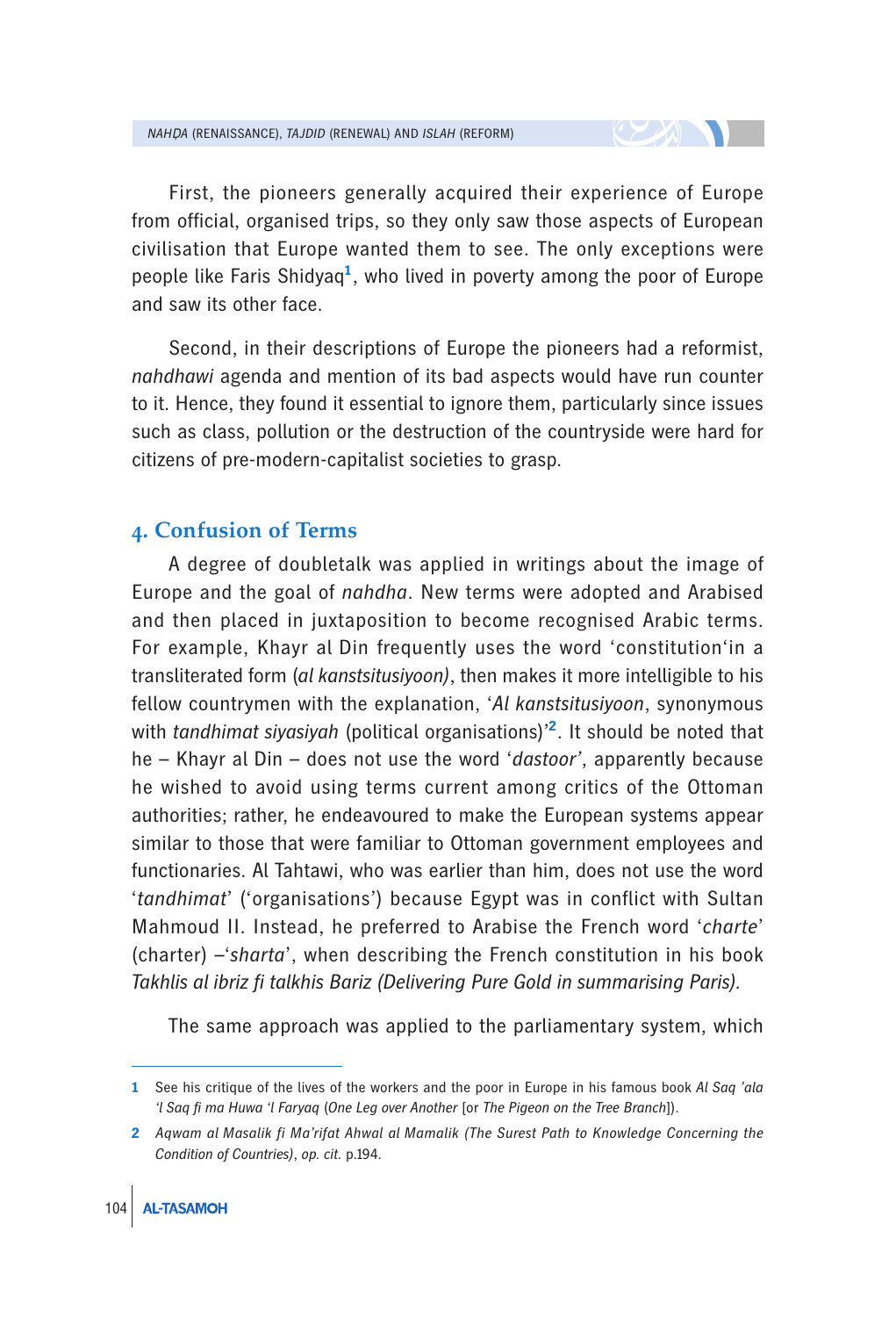Khayr al Din calls '*majalis*' ('councils') and portrays as being synonymous with '*hay'at ahl al hall wa'l 'aqd*' ('authority of the people who choose and bind') and the principle of '*al amr bi'l ma'ruf wa'l nahiy 'an il munkar*' ('commanding the good and forbidding the evil') as laid down in the *Qur'an* and the Sunnah. This deliberate confusion of old and new terms was designed to render the modern systems more conceptually accessible to readers, make them readier to accept them and avoid any sense of 'otherness'between the model of the *nahdha* they sought to achieve and the situation that readers were familiar with. At the same time, they aimed to apply religious connotations to some of the terms in order to suggest that *islah* and *tajdid* were required by the Sharia. Hence if *al amr bi'l ma'ruf wa'l nahiy 'an il munkar* belonged to the *fardh kifaya* (collective obligation) category, then the *majalis* were also in the *fardh kifaya* category. **[Tr. note:**  Fardh kifaya **is a religious obligation on the community as a whole, but not on every single individual member of that community.]**

**TELEVISION** 

We can see that, while generating an image of a Europe that is simultaneously a source of benefits and a source of fear, the *nahdha* paradigm also produces an image of it as an inspiration for a future Arab renaissance, complete with reasonable and achievable guarantees and safeguards. On this basis, in order to produce a clear picture of what one wishes the Arab renaissance to be, it does not consider it enough merely to switch its focus from the past to the future, and from what has already been achieved to what is at present an aspiration. It also places less emphasis on the debate between *taqlid* (imitation) and *tajdid*, because – in its view – Europe, in former times, 'imitated'the Arab/Islamic world of the past, while *tajdid* was a necessary response to that situation and a driving force behind Europe's prosperity.

This can be clearly seen in the paradigm's practical application, where it provides a powerful impetus for *nahdha* and *islah* and unites all those who are striving to contribute to this great enterprise. However, from a theoretical point of view it also has its negative side; it does not make a serious attempt to understand the nature of capitalism and imperialism. For example, it is content merely to point out that Khayr al Din's *Aqwam al Mamalik*was published in the same year as the first volume of Karl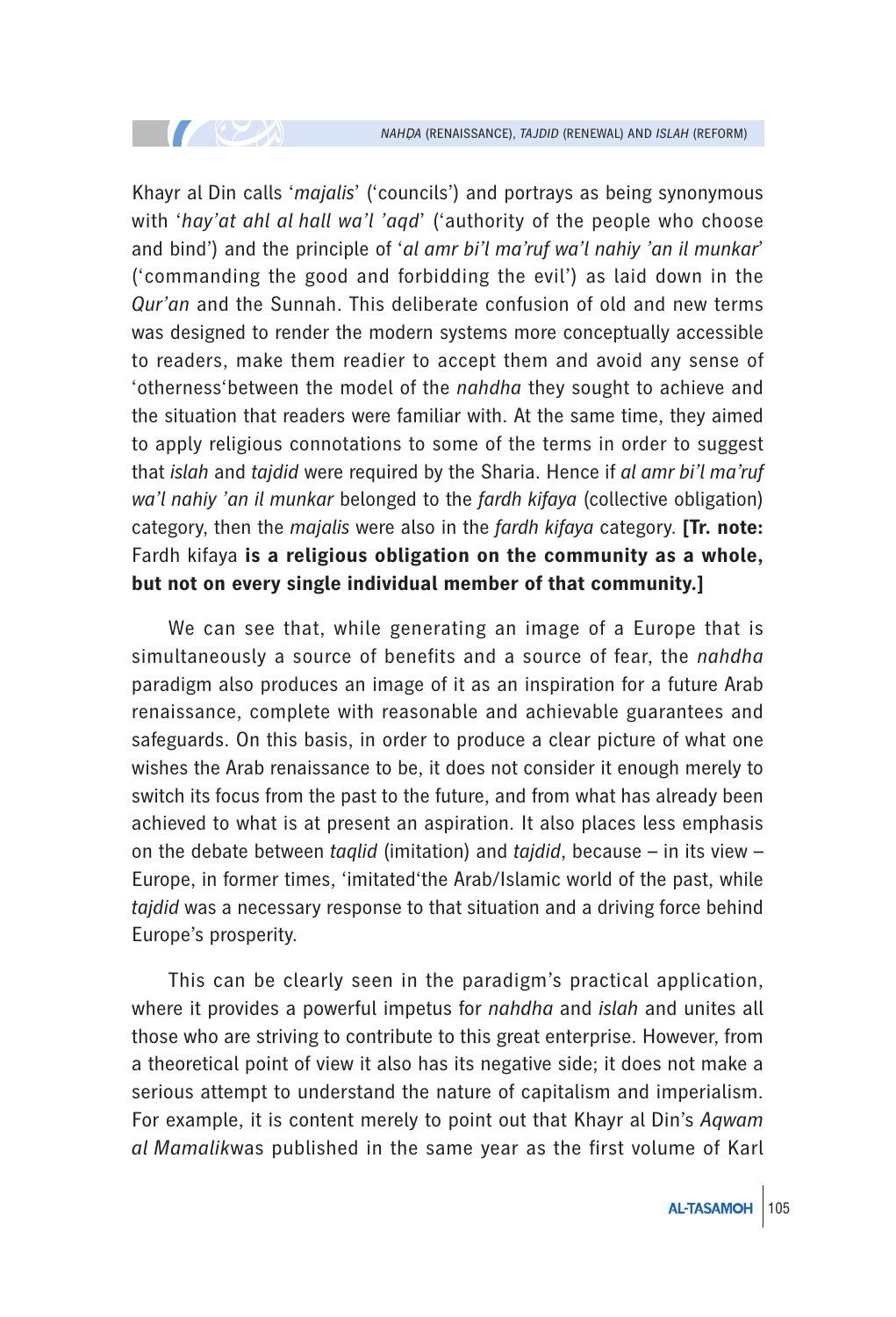Marx's *Das Kapital*, the book that exposed the other face of European/ modern civilisation as being based on exploitation, expansionism and the destruction of lifestyles that differed from its own. It also presents an excessively optimistic picture whereas, in fact, there was an immense chasm between the civilisations of the east and the west. Nor is the fact that a few enlightened people recognise the importance of science and inventions sufficiently to enable the Islamic world to join the modern scientific revolution that developed over a number of centuries, during which it played no part. Nor is it sufficient for a few rulers to recognise the virtues of non-absolute rulebecause the nature of a tribal system of government entails political practices that will not evolve into a Westernstyle democracy. Nor can the fact that there are people who understand the principles of modern economics suffice to open up traditional markets to a globalised capitalist economy that will destroy them and bankrupt them.

 $\sim$  20  $\sim$ 

Despite all this, the *nahdha* pioneers were right when they pointed out that there was no alternative to becoming part of modern civilisationbecause a hesitancy to adopt reforms would widen the chasm between the civilisations and increase the weakness and fragility of the weaker party. The more the desire for *tajdid* is delayed, and the longer conservative tendencies continue to dominate, the more difficult the *nahdha* enterprise will become.

#### **5. From Reformism to Fundamentalism**

One must accept that it was not theoretical shortcomings that led the modern basis of *tajdid* concepts to fail, because that basis is itself practical, not theoretical. What upset it was the fact that it came up against a series of unexpected events, or events that it did not wish to give priority to in its interpretational approach. The main ones were:

- The expansion of European imperialism into Islamic space.
- European national divisions, the transformation of science into an ideology, and the deaths of millions of people because of the new weapons produced by technological advances.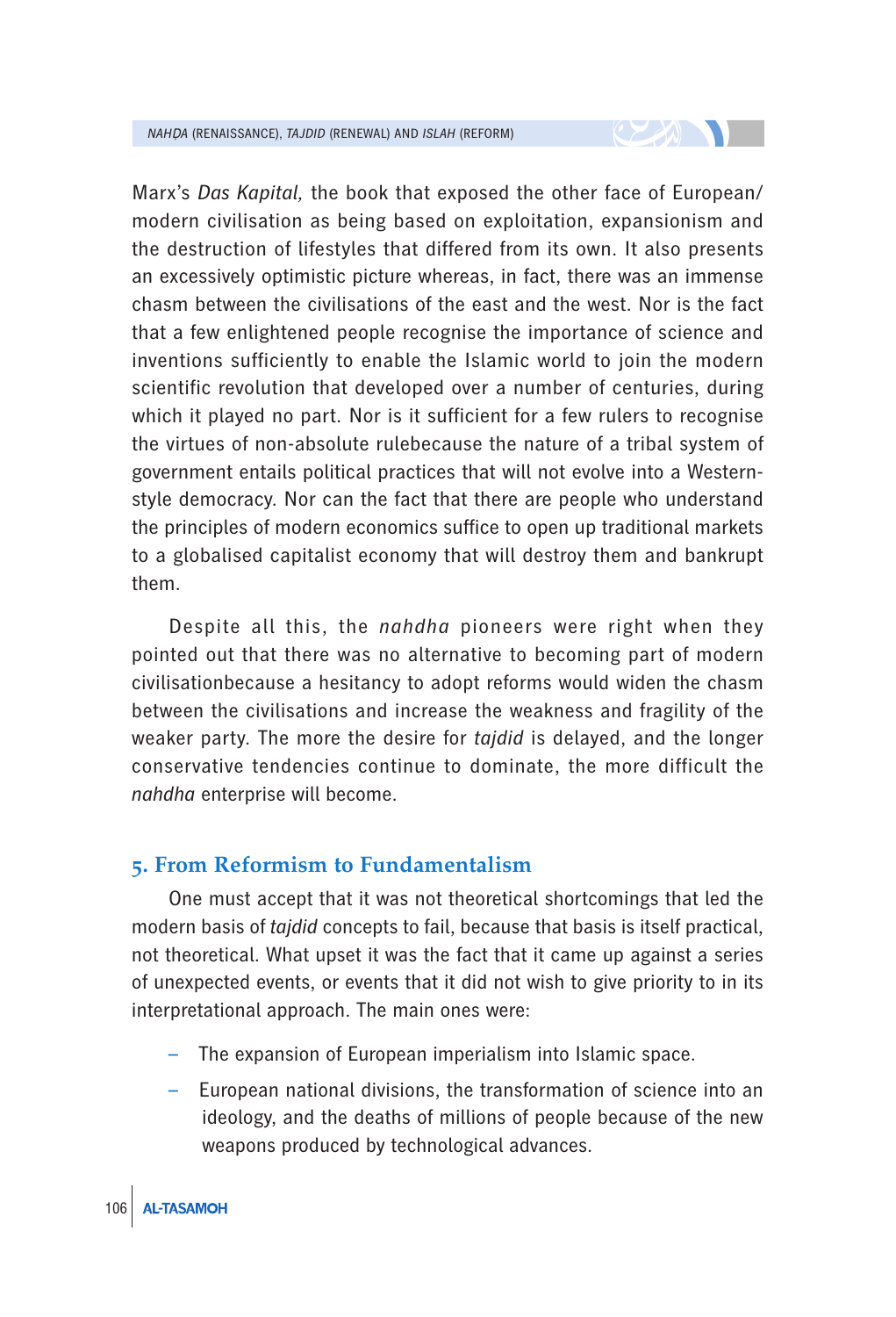– The growth of socialist intellectual and political movements that drew a distinction between modernity and capitalism and exposed the latter's expansionist, exploitative nature.

**CONTROLLER** 

The revelation that only limited benefits resulted from some *nahdhawi* measures introduced by reformist governments in the Arab/Islamic world.

Hence, the reformist paradigm began to retreat and to be replaced by its opposite, which we can call the 'fundamentalist paradigm'; this emerged during periods of national liberation and the creation of post-imperial states. During these periods Europe ceased to 'dazzle', because by now its geographical proximity and the fact that everybody was familiar with its imperialist nature meant that it had lost its novelty and attraction.It was now 'old hat'and people no longer bothered to record their journeys there. Its inventions were available for anybody who wanted them and people generally had a negative view of it following two bloody world wars. This view was strongly endorsed by critical European thinkers.

We have described the fundamentalist paradigm as an 'opposite', because it uses the same elements and data to paint a diametrically opposing picture. The best example of this can be seen in al Nadwi's *Madha khasira 'l 'alam binhitati'l Muslimin?* (translated as *Islam and the World*), which had a powerful influence on Sayyid Qutb and helped shape his writings and theories**<sup>1</sup>**. The new paradigm turned the old one on its head and changed the question from, 'What should the Muslims adopt from the Europeans?'to 'What have the Europeans lost by not adopting from the Muslims?'The reformist paradigm saw Europe's 'dazzling' faceas driving the Arab/Muslim worldto adopt from Europe and benefit from it, while the fundamentalist paradigm regarded the 'dazzling'quality as being due not so much to the magnitude of Europe's achievements as to a sense of weakness before it. It was, therefore, necessary to free oneself from the sense of being dazzled in order for the European model to collapse, 'dazzlement'being a quality that existed in the mind of the person being

**<sup>1</sup>** Abu'l Hasan al Nadwi, *Madha Khasira 'l 'Alam Binhitati'l Muslimin (Islam and the World)*, First impression 1950. Seventeenth impression published by Dar al Qalam, Cairo, 2007.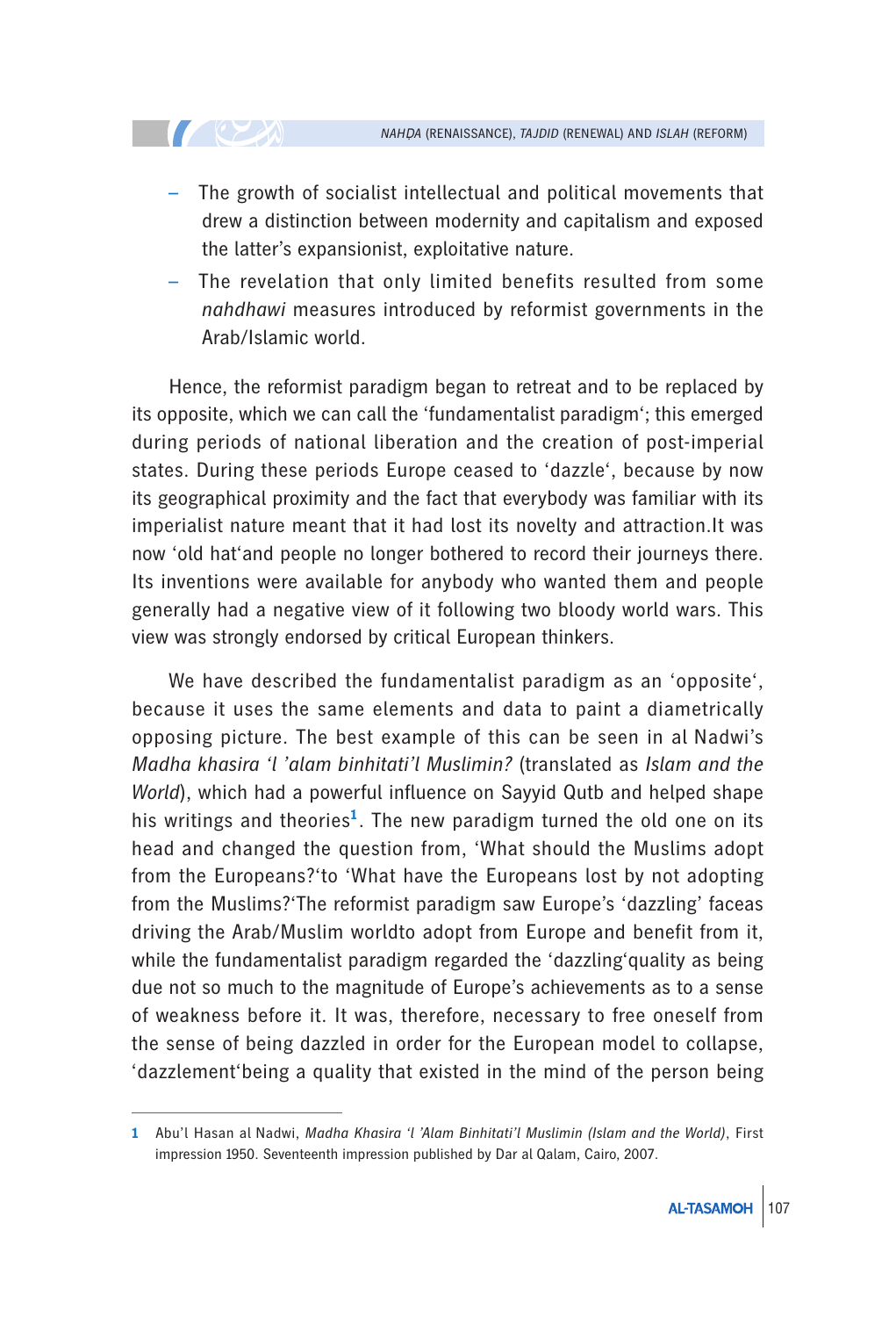dazzled, not the model itself. Hence, the idea of adopting from Europe became something negative, because it reflected a desire on the part of the conquered to imitate the conqueror, thereby strengthening the latter's hegemony rather than enabling the former to achieve his own 'homeproduced'goal.

Thus, because of Europe's prosperity and progress in the fields of science, invention, discovery, governance and administration, this 'dazzlement'ceased to an objective factor and became a psychological phenomenon produced by the Muslims' sense of subjection. At the same time, although the psychological dimension was indeed extant and valid, it was not the only dimension and focusing solely upon it would conceal the objective reality of Muslimdecadence, ignore the deepening chasm between European civilisation and the civilisations of the rest of the world and create a view of modern civilisation as a Western phenomenon that the Muslims did not need. At the same time, it would also fail to consider the Muslim world's need for modern civilisation's scientific, technical and philosophical achievements, or limit them to materialist/consumer aspects such as technically advanced gadgets.

The fundamentalist paradigm also pointed out that this failing could easily be rectified if the Muslim world recovered its self-confidence and freed itself from 'alien pollution'.

The reformist paradigm sees the 'other'as a threatbut regards the fact that it is a threat as a motive for adopting or borrowing from it in order to 'protect oneself from its evil'. The fundamentalist paradigm, on the other hand, takes a diametrically opposite view and believes that the way to get rid of the threat is by deepening one's difference from the 'other'and immunising oneself against imitating it. Here too we can observe that the centre of gravity is also psychologicalrather than objective; the fundamentalist paradigm appears to regard defending oneself against the threat as being impossible, so the priority should be to concentrate on one's own affairs rather that concerning oneself with adopting from others, since the latter course leads to further decadence or backwardness and does not strengthen one's ability to counter the threat.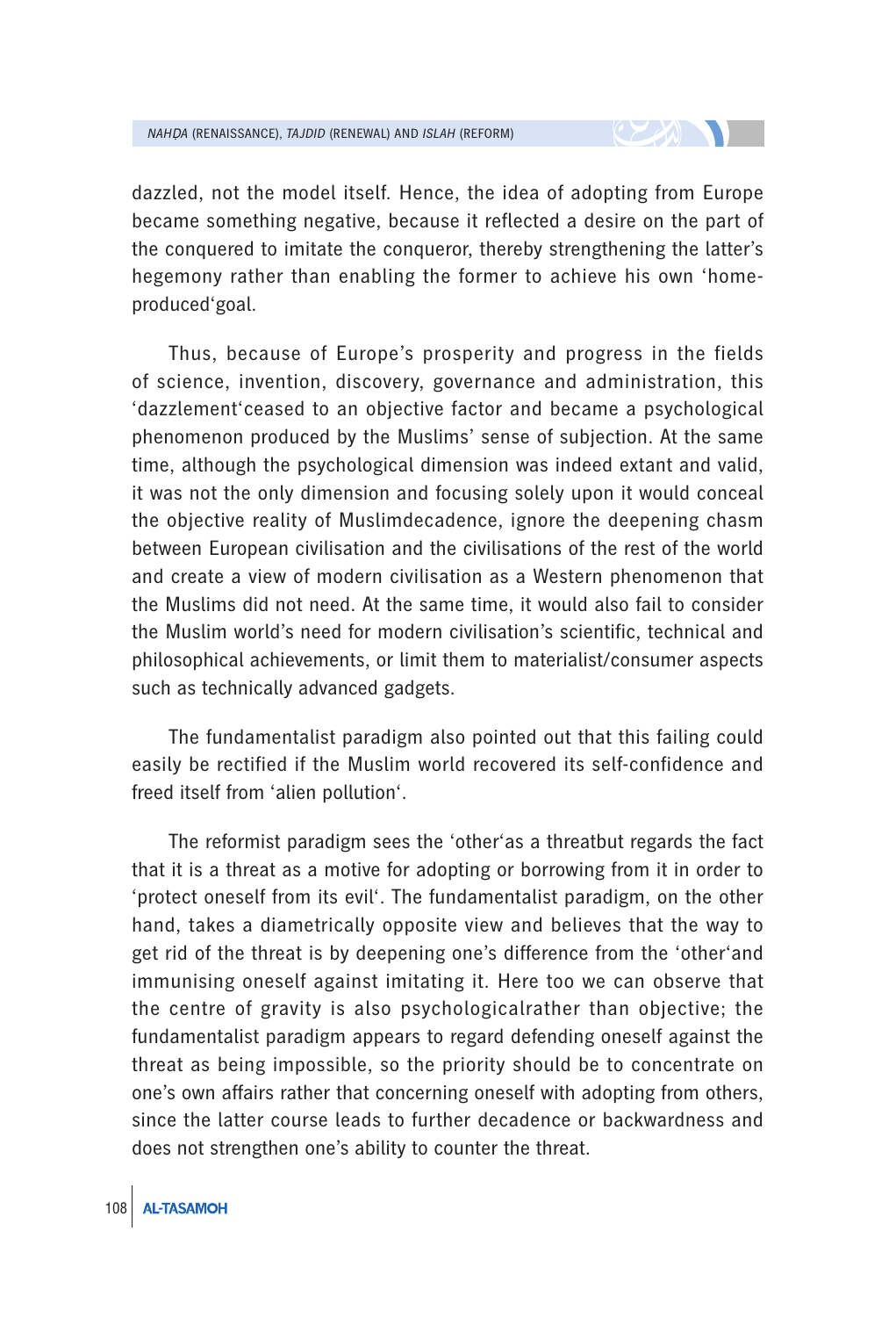The reformist paradigm sees the problem of 'otherness'as being resolvable by drawing a distinction between civilisation and religion. According to this view, adopting from civilisation is permissible, while adopting from religion is not. However, the fundamentalist paradigm refuses to make a distinction between religion and civilisation and considers civilisation to be an extension of religion. While religion is an 'otherness'factorin itself, it believesevery religion establishes its own civilisation that caters for its values. And since Muslims believe that their religion is the best, they must also regard their civilisation as being superior to all other civilisations, so there is no need to adopt anything from elsewhere. The superior civilisation is the civilisation of the superior religion and there is nothing worth adopting from a civilisation founded upon anything other than the religion of Islam.

**CONTROLLER** 

This is a brief explanation of the different (and tangled) views and concepts of *taqlid* and *tajdid* in Islamic discourse. The focus of reformism was on adoption – or borrowing – from any source provided that it was not religious, while fundamentalism focused on the 'otherness'of the other party's religion and civilisationwithout distinguishing between the two. In the reformist view, *tajdid* is an imitation (*taqlid*) of the past, since it is the past that provided it with its inspiration to endorse the principle of adoption, even from outside sources. In its view, *taqlid* is actually *tajdid* if it aims to imitate something that has shown itself to be superior and has proved its usefulness for mankind as a whole. Examples of this are the Muslim adoption of the sciences of the Greeks in the Middle Ages and their adoption of European knowledge and science during the modern era. However, the fundamentalist view regards adoption as an objectionable imitation of the 'other'and understands *tajdid* to mean getting rid of the residue of that adoption and reverting to one's own original, unsullied identity.

Both reformists and fundamentalists use the same terms taken from their common religion and heritage. However, this should not conceal the fact that they espouse different paradigms and use the terms in different ways. If we understand these differences we shall have no difficulty in avoiding confusion over the concepts and we will recognise that it